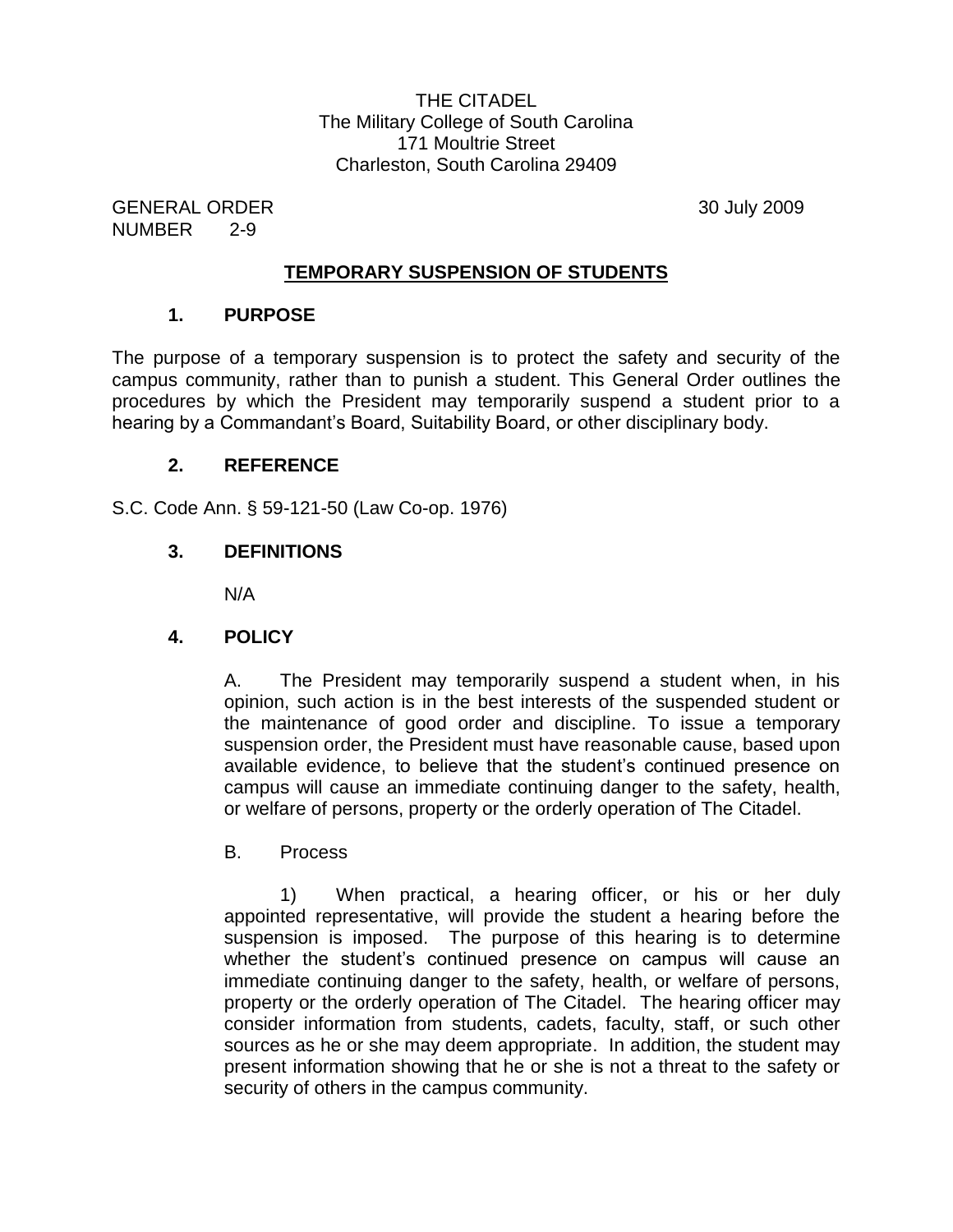For cases involving cadets, the Assistant Commandant will serve as the hearing officer. For cases involving Citadel Graduate College students, the Dean of the CGC will serve as the hearing officer. For all other students, the Associate Provost for Academic Affairs will serve as the hearing officer.

2) At the conclusion of the hearing, the hearing officer will make a recommendation through the Commandant, for cadets, or through the Provost, for all other students, to the President. The hearing officer may recommend that the student be immediately suspended, or that the student be allowed to remain on campus until a disciplinary hearing on the merits. In such event, the hearing officer may recommend conditions for the student's continued presence on campus.

3) If it is impractical to hold a hearing before imposition of a temporary suspension, a disciplinary hearing on the merits must be held no more than ten (10) days after the imposition of the temporary suspension. If the hearing on the merits cannot be completed within ten (10) days, the student must be afforded an opportunity to contest the temporary suspension. In such a hearing, the student may present information showing that he or she is not a threat to the safety or security of others in the campus community, and that the temporary suspension should be lifted. Upon completion of this hearing, the hearing officer will make a recommendation through the Commandant or the Provost, as appropriate, to the President to lift or continue the suspension.

# **5. COMPLIANCE**

Any student who is suspended on a temporary basis and returns to campus or The Citadel property and/or violates other stated conditions during the specified period shall be subject to further separation action and may be treated as a trespasser. Permission to be on campus for a specific purpose must be requested and obtained in writing or by telephone from the Office of the President prior to any conduct contrary to the suspension or restrictions.

# **6. NOTES**

## **A. Dates of official enactment and amendments:**

Approved by Director of Citadel Staff on 30 July 2009

## **B. Responsible Department:**

Office of the President

## **C. Responsible Official:**

Executive Assistant to the President